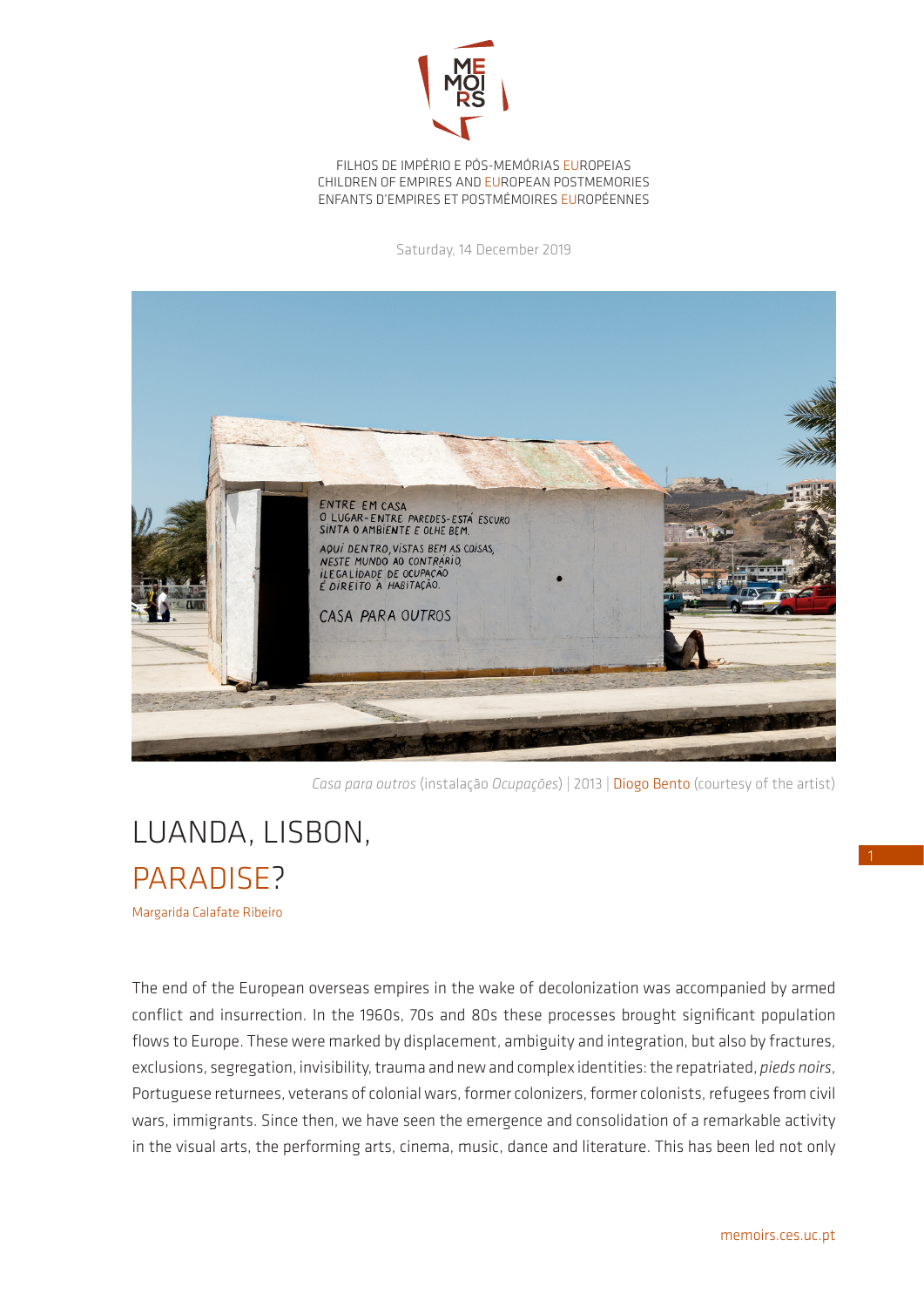

by the generation that lived through the events – for whom processes of deterritorialization most often elicit a testimony of trauma – but also by the children of these former empires. They re-interrogate the rupture that they lived through as children – or, indeed, trauma that they did not live through because they were born later. But they also explore other stories: of their parents and grandparents' origins, and, through them, of their countries.

Djaimilia Pereira de Almeida's *Luanda, Lisboa, Paraíso* (Companhia das Letras, 2018) [Luanda, Lisbon, Paradise] has just won the 2019 Oceans Prize. It is a Portuguese affirmation of a literary lineage of European scope – *afropean*, as it has come to be known in English, or *afropolitan*, in French. These terms name identities inherited from colonial processes with continuities in contemporary Europe. They help inscribe Almeida's work in a Portuguese literary genealogy of imagining, and questioning, the place of Portugal in Europe (1).

*Luanda, Lisboa, Paraíso* describes the journey, in the colonial period, of the Angolan Cartola de Sousa, who lives in the small town of Quinzau, in Angola. He travels to Luanda, where he marries. He later moves to Moçamedes, where he becomes an assistant nurse to the Portuguese doctor Dr Barbosa da Cunha. The journey then takes us to post-colonial Lisbon, to the outskirts of the city where many African immigrants made their homes. This is the antiphrastic Paradise of the title. It is at once reality and metaphor. The narrative focuses on a figure widely represented in the Portuguese colonial imagination, but little treated in Portuguese literature. Who is Cartola de Sousa?

In Angola, in the colonial period, Cartola de Sousa had a typical life of an assimilated African petty bourgeoisie. We get a glimpse of this in the novel. He has fond memories of a time when he was young and his life had a certain kind of order. He had social and professional status. He could live peacefully and convivially, and dream of social advancement in the way perversely granted to the assimilated:

> Neither sleep nor dullness sullied the first perfect evening of Cartola de Sousa's life. The children played with a wooden horse. The women compared crochet patterns. On the porch, the men smoked and drank warmed brandy. The male midwife was gradually forgetting his shame that the doctor had realized he was copying his ways. The doctor was delighted: imitation, after all, is the highest form of flattery. Seen from the street, the indolent, silent choreography of the scene was both beautiful and tragic, auspicious and funereal. Through the linen curtains falling across two tall windows, the shadows of the four adults performed a dance within a frame, in a house like an oil painting, out of time, beyond where exemption may rescue that which does not have to apologize for its own sweetness. (Almeida, 2018: 44. My translation)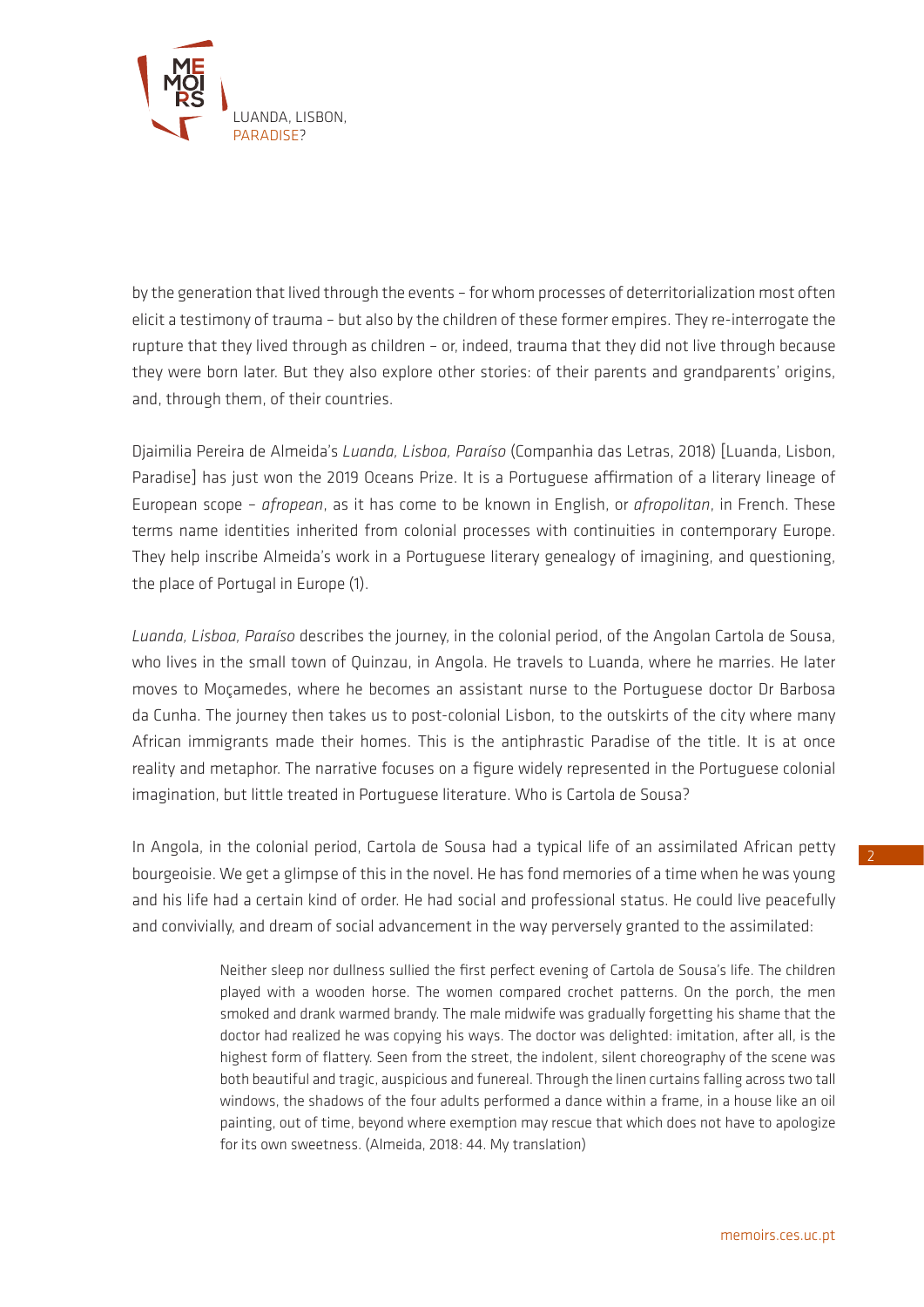

In effect, this world, full of the marks of ending, would come to undo itself: Dr Barbosa da Cunha returns to Portugal. Cartola de Sousa watches the departure of the Portuguese expectantly, celebrating independence with a contained joy. His family begins to disintegrate. Achilles is born, and named for his defective heel. His mother is immobilized and bedridden. In the wake of independence, the house of Cartola de Sousa becomes haunted by a disease which would always determine his and his family's life.

In the 1980s, following the route of many African citizens from Portuguese-speaking countries, Cartola de Sousa travels to Lisbon with his 14 year-old son Achilles. They leave so that the boy can receive medical treatment and undergo surgery which will, in theory, cure him. Glória stays in Luanda, stuck to her bed and cared for by Justina, their daughter. The journey to Lisbon brings a series of dreams to the surface. They range from the practical – how to solve a child's illness – to the illusive – finding a city that would welcome you as an already assimilated Portuguese man, who had dreamt of the Lisbon of postcards, imagined all white people were like Dr Barbosa da Cunha, and dreamt of himself as Portuguese. In truth, nothing, and no-one, awaits him in Lisbon. Contacts with Dr Barbosa da Cunha quickly dissolve to nothing. He lies to himself about the papers that would identify him as Portuguese. Achilles' problem is not resolved despite various operations. Luanda, left behind, becomes merely a series of petitions, and the distant voice of Glória. Achilles turns 18. Their hopes fade in an inhospitable city. Cartola de Sousa and his son fall into the same fate of many Africans arriving in the city. They traipse between the hospital and their cheap lodgings. They fall into debt and share a common unhappiness. They end up in Paradise, a neglected, insalubrious neighbourhood. Father and son are thrown into a round of physically exhausting daily life, punctuated only by distant contacts with Glória, who becomes - like Luanda, like Angola - a pure and distant abstraction. This more or less unhappy existence is commingled with the friendship of a Galician, Pepe, poor like them, but the owner of a small shack of a bar. It is interrupted by the visit of Justina from Angola, who reconfigures the poverty of their household. There is the constant presence of a suitcase that comes with them wherever they live; a suitcase that is almost always packed. It feeds the vague idea of a delayed return. It is full of objects and papers which safeguard a former life in which Cartola de Sousa did not have to apologize for being happy. In Lisbon, it reveals to him his lost status, translated into a pile of useless papers.

Achilles, the son, on the other hand, is a child of independence and an Angolan immigrant in in Lisbon. He misses his mother, and Luanda, and is struggling for a better life. Cartola de Sousa carries with him a phantasmagoric identity which disappeared with the end of the colonial period. It was an identity connected to a dream of Portugal as a good place, to which he too belonged. Still, his life in Portugal reveals the perversity of assimiliationism to him at every step. What connected Cartola de Sousa to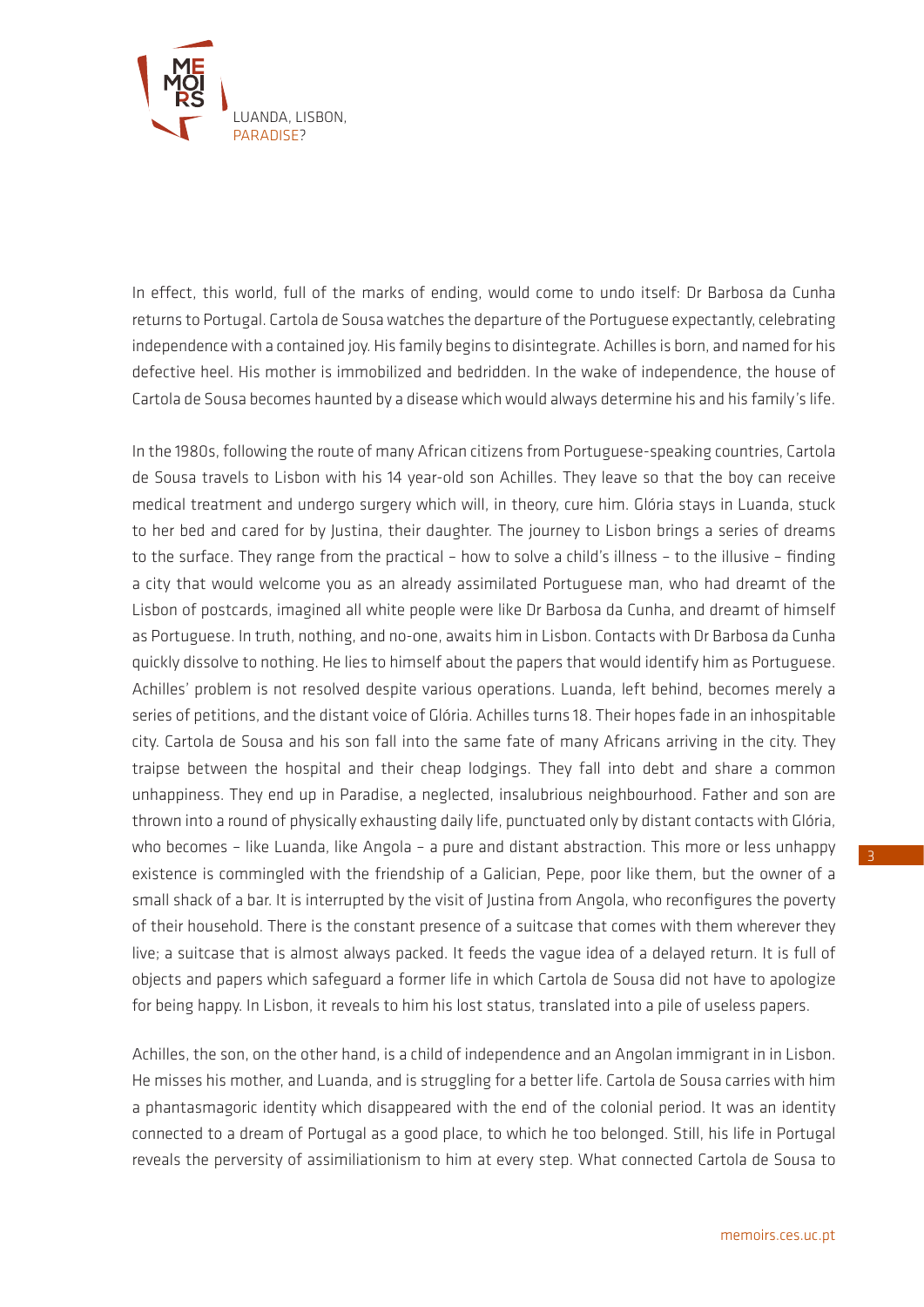

Portugal was a fantasy. The recognition of his belonging would always be, as in colonial times, a delayed, tragic farce. What exists is the reality that he was expelled from Angola. His subaltern condition is reaffirmed by where he lives – the periphery called Paradise –, by the devaluation of his professional skills, and by the exploitation of his black body as labour power. It is reaffirmed by the poverty from which he cannot escape, and by his continuing invisibility in the urban life of Lisbon.

How often did the Portuguese people who visited Expo 98 and those new Lisbon neighbourhoods along the Tagus, and who, twenty years after decolonization, again celebrated the Discoveries, think of the colour of the labour that built it? How often, in the Metro Underground, do the Portuguese look at working men with tired faces, paint-stained clothes and dark skin and see them as those who built the Portugal of today? Who are we, the post-imperial Portuguese? And Djaimilia Pereira de Almeida does not ask this question only to the Portuguese. In the end, what is it that independence brought for Angolans, for this Angolan family? The journey here is also one of loss: Cartola de Sousa lost his social and professional status; Glória is bedridden from independence on, playing out a fantasy that is more unreal by the day; Achilles will always be the "lame black boy"; Justina returns to Luanda and we hear no more of her. What is real is Paradise, the misery of the father and the son. A universe only softened by the brief stay of Justina, by happy moments with Iury, by the rough friendship of Pepe; all marginal and disposable people. And even this world of an apparent "cosmopolitanism of the poor" (2) will disappear: Justina departs, the poor house they live in burns down, Iury collapses, Pepe dies. Cartola mourns for his friend, without power and without hope. He is a survivor: (3)

> Cartola found himself in Rua Augusta and carried straight on. He carried himself like a deposed chief, crowned. Up to then it seemed that no-one had noticed him, but a boy pointed in his direction and said, "Look, Mother, a magician" […] The new top hat stuck out like a sore thumb, not because it didn't suit the man, but because it didn't suit the present. Under the arch of Rua Augusta, those old postcards of the metropolis came to his mind. He noticed that it looked like a mouth with two throats and that the people marched along the arcades like the joyful meal of a Leviathan. He did not look away towards the Cais das Colunas. Cartola looked directly at the Tagus and granted it a few minutes. [...] As the river could not bear to look straight at him or answer him, and simply changed the subject in an ambiguous thud, the man took off his top hat, threw it into the water, and turned his back. (Almeida, 2018: 228-229)

In post-imperial Portugal, the question is asked once again by another phantasmatic figure of Portugal. Coming from the interior of the lost empire, the black man D. João de Portugal asks the question again – can it be that Romeiro was also "no-one"? (4)